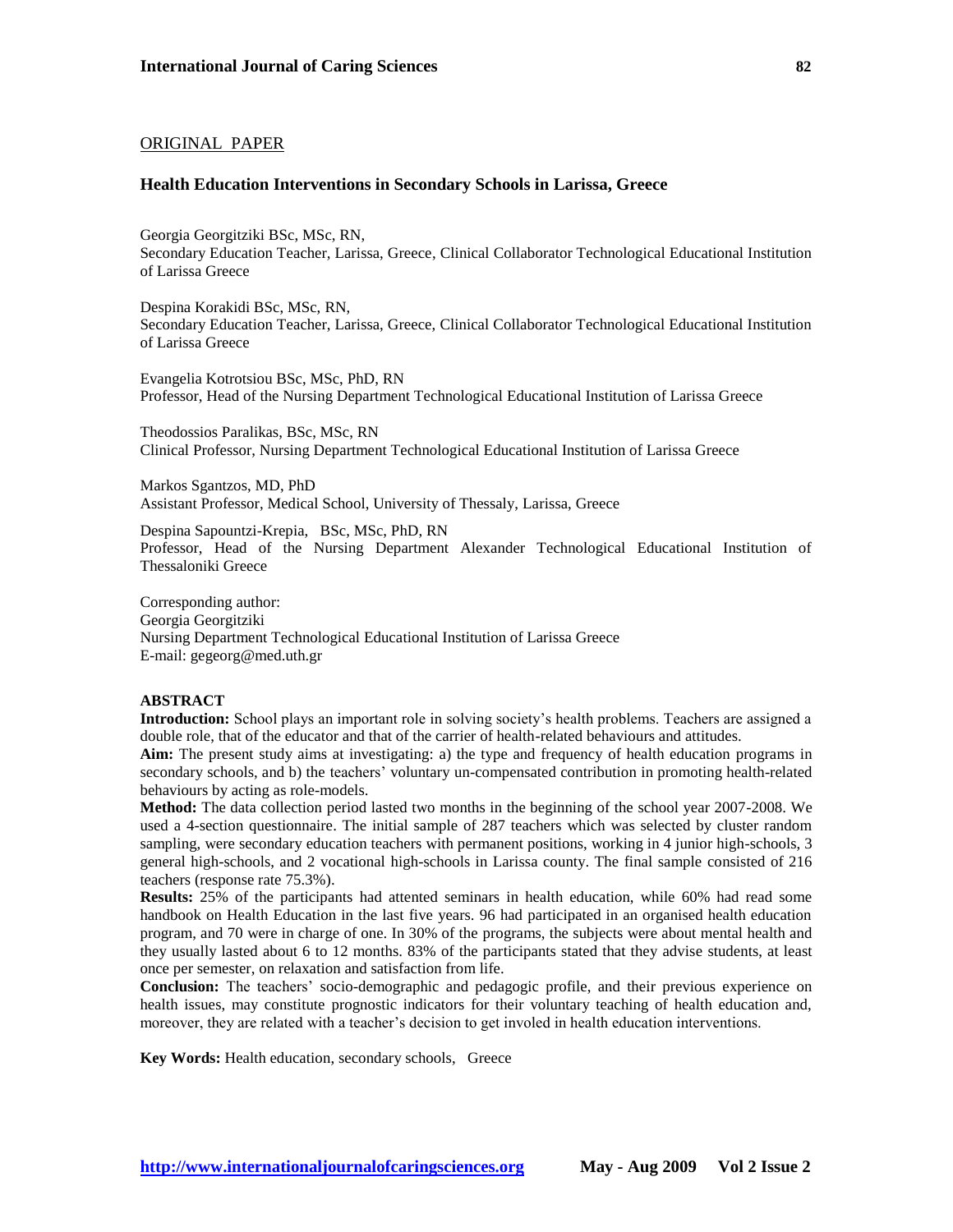# **INTRODUCTION**

Developing health education and health promotion programs contributes to the awakening and the reinforcement of a person's ability to assume a responsible attitude towards managing his personal health. Those programs are more effective when they occur in the place where the person lives and works, in order for this place to be a part of his everyday life. Home, school, work-place, or community, are suitable places for implementing and promoting such programs (W.H.O., 1997).

School is considered by health professionals and society as a key to facing society's health problems, both in developed, as well as in developing countries. Two examples of topics which may find -to a certain extend- their solution through education in schools, are the problem of obesity in developed countries and that of public hygiene in developing countries.

Planning and implementing health promotion programs with the appropriate organization, play an important role in the success of health promotion in schools. Equally important is the role of teachers in the implementation process (Birch et al., 2001). Teachers of all educational levels are assigned two roles; apart from the role of teacher, they also play the role of carrier of health-related behaviors and attitudes, either through their own initiative, or by participating in health education programs (Borra et al., 2003).

The literature is increasingly investigating what are the assets that a teacher should posses in order to act as a health promoter of the students' health (American Association for Health Education, 1996). At the same time, there is also emphasis in organizing health education programs and in educating teachers of all education levels, so that they can effectively participate in them.

This study is investigating secondary education teachers' contribution in the volunteer promotion of their students' health-related attitudes according to the Wolrd Health Organization's criteria about "the role of school personnel as models in topics related to health" in health promoting schools (WHO, 1993). It aims at finding out if, and to what extend, teachers really act as health promoters, even though they do not receive any compensation or have any obligation; and what is their sociodemographic profile when they do act as health promoters.

The study focused primarily on the type and frequency of health education programs in secondary schools, on the reasons for participating in them, and on the factors that contribute positively or negatively in encouraging teachers to get involved in the transfer of health-related attitudes to their students. Such factors may be their pedagogic interests (e.g. participating in seminars/conferences), their extra-curricular reading (e.g. reading a magazine or some other book/text), or their previous education and training in health topics (Macri & Mullet, 2003; Anson et al., 1991; Oleckno & Blacconiere, 1991).

# **METHODOLOGY**

## **Data collection**

The study population included all permanent secondary education teachers working in Larissa county, Greece. The data collection period lasted 2 months in the beginning of the school year 2007- 2008. The sample was selected by cluster random sampling; every secondary school of Larissa county represented one cluster. According to the District Office of Secondary Education, there are 89 secondary schools in Larissa county, and they employ 2190 permanent teachers. Using cluster random sampling we choose 9 schools; 4 junior high-schools, 3 general high-schools, and 2 vocational high-schools.

The total number of the permanent teachers working in these 9 schools was 302 (13.8% of the total number of teachers working in the county). Fifteen teachers were excluded from the sample because they were temporarily tranferred to different positions or were on some type of longterm leave (e.g. maternity leave, educational leave). Therefore, we distributed the questionnaire to 287 teachers; 216 completed and returned the questionnaire (75.3% response rate). The reasons for not completing the questionnaire (n=71) are presented in Table 1.

#### **Instrument**

The questionnaire included 4 sections.

The *first* section elicited information about the teachers' demographic characteristics (gender, age, specialization, post-graduate studies).

The *second* section included questions about the teachers' pedagogic profile (their extra-curricular activities) during the previous five years. They were asked to report, on a 4-point scale  $(0=$  never,  $3=$  four or more times), the frequency of their attendance in seminars, conferences, lectures, or if they had themselves given lectures, etc.

This section also included:

a. two questions evaluating the teachers' previous training in health topics (attending some seminar or reading some text about health education etc). The answers were dichotomous  $(0=$  no,  $1=$  yes).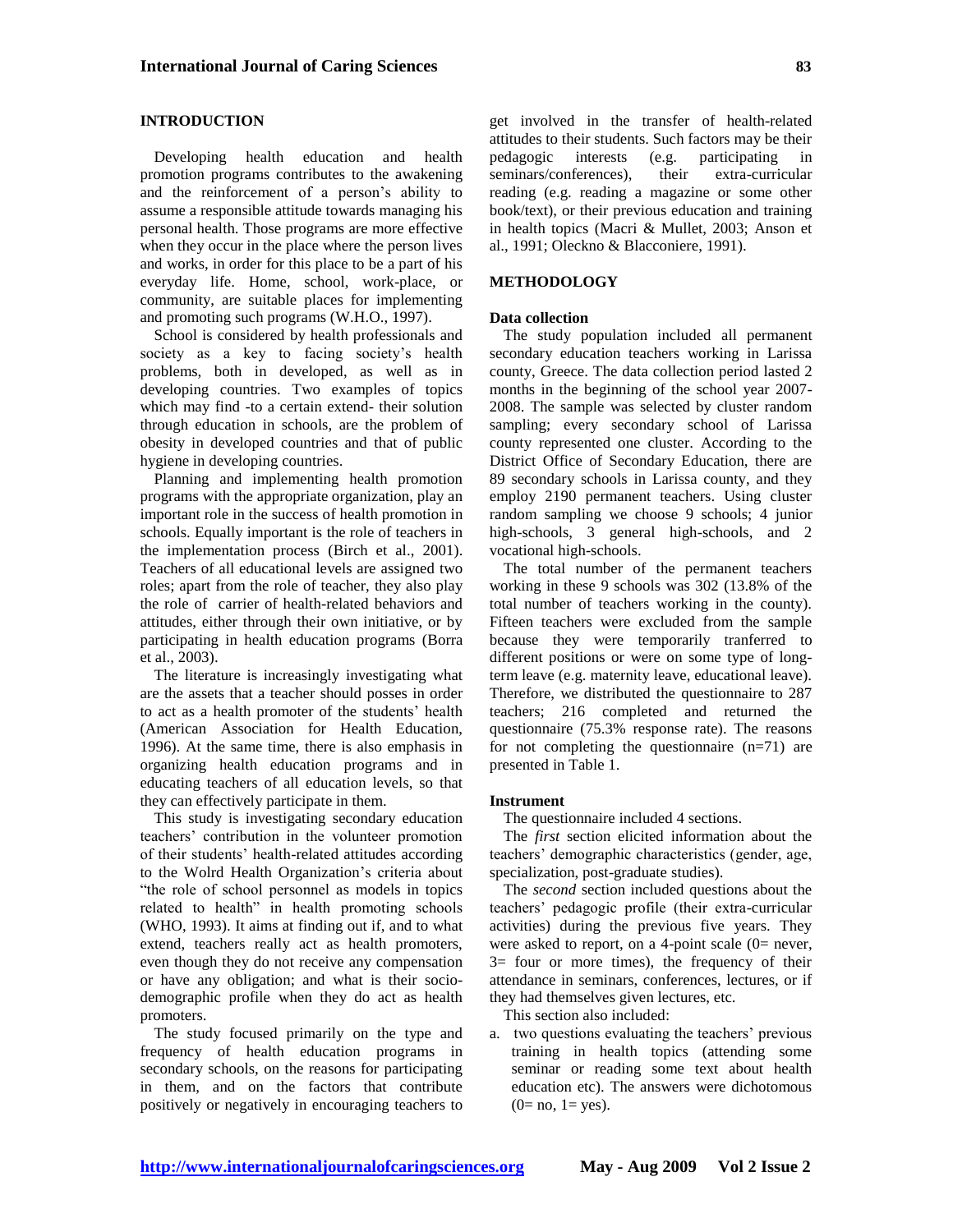b. an open-ended question in which they were reporting their preferred extra-curricular reading (e.g. newspaper, magazine, book, etc).

The *third* section dealt with the teachers' participation in organized health education programs, the topics and the duration of those programs, as well as the teachers' reasons for participating in them. In addition, for those teachers who had participated in such programs, there was a 4-point scale  $(0=$ not at all,  $3=$ a lot) about the degree of satisfaction of students, colleagues, parents, the school administration, and the material support. Moreover, the participants' intention for future involvement in a program was investigated.

**Table 1. Teachers' reasons for not participating in the study**

| <b>Reasons for not</b><br>completing the<br>questionnaire | $N(\%)$   |
|-----------------------------------------------------------|-----------|
| 1. I am very busy                                         | 28 (39.4) |
| 2. I do not like completing<br>questionnaires             | 13 (18.3) |
| 3. I do not believe in the<br>usefulness of such studies  | 11 (14.5) |
| 4. I do not gain anything<br>by answering                 | 8(11.3)   |
| 5. I do not want to<br>complete the<br>questionnaire      | 6(8.4)    |
| 6. Other reasons                                          | 5(7.1)    |
| TOTAL                                                     | 71 (100)  |

The *fourth* section included five indicators of health behaviors that the teachers might be promoting through their advice/teaching (Kuo, 1989), corresponding to: relaxation, life satisfaction, healthy nutrition, physical activity and<br>personal hygiene. The frequency of personal hygiene. The frequency of advising/teaching those five health behaviours was evaluated on a 5-point scale  $(0=$  never,  $4=$  every week). The cumulative performance of the topics included in each indicator comprises the corresponding health behaviour which is transferred by the teacher to the students. High performances (grading) in each scale express high frequency of transferring health behaviors.

#### **Data analysis**

The chi-square test was used in order to evaluate the relation among the participants' pedagogic profile, their training in health education topics, and their undertaking of organized health education programs.

We compared the variables: gender, age, specialization, type of school, years of work experience, post-graduate studies and training in health topics, with the corresponding percentages of teachers who participated in health education programs and of those who were in charge of such programs.

We also used the chi-square test to examine the correlation of the variables: pedagogic interests, extra-curricular reading, and previous training in health topics, with teaching/advising health attitudes. In this way, we evaluated if the above variables may contribute positively or negatively in encouraging teachers to teach/transfer health behaviors to their students.

# **RESULTS**

#### **Teachers' socio-demographic profile**

Table 2 presents the frequencies of the sample's socio-demographic characteristics.

# **Table 2. Participants' socio-demographic characteristics**

| <b>VARIABLES</b>            | N   | $\frac{0}{0}$ |  |  |
|-----------------------------|-----|---------------|--|--|
| Gender                      |     |               |  |  |
| Men                         | 70  | 32.4          |  |  |
| Women                       | 146 | 67.6          |  |  |
| <b>Specialization</b>       |     |               |  |  |
| Philologist or<br>similar   | 58  | 26.8          |  |  |
| Social scientist            | 36  | 16.7          |  |  |
| Applied scientist           | 95  | 44.0          |  |  |
| Health scientist            | 27  | 12.5          |  |  |
| Post-graduate<br>studies    | 12  | 5.6           |  |  |
| Type of secondary<br>school |     |               |  |  |
| Junior high-school          | 84  | 38.9          |  |  |
| General high-<br>school     | 69  | 31.9          |  |  |
| Vocational high-<br>school  | 63  | 29.2          |  |  |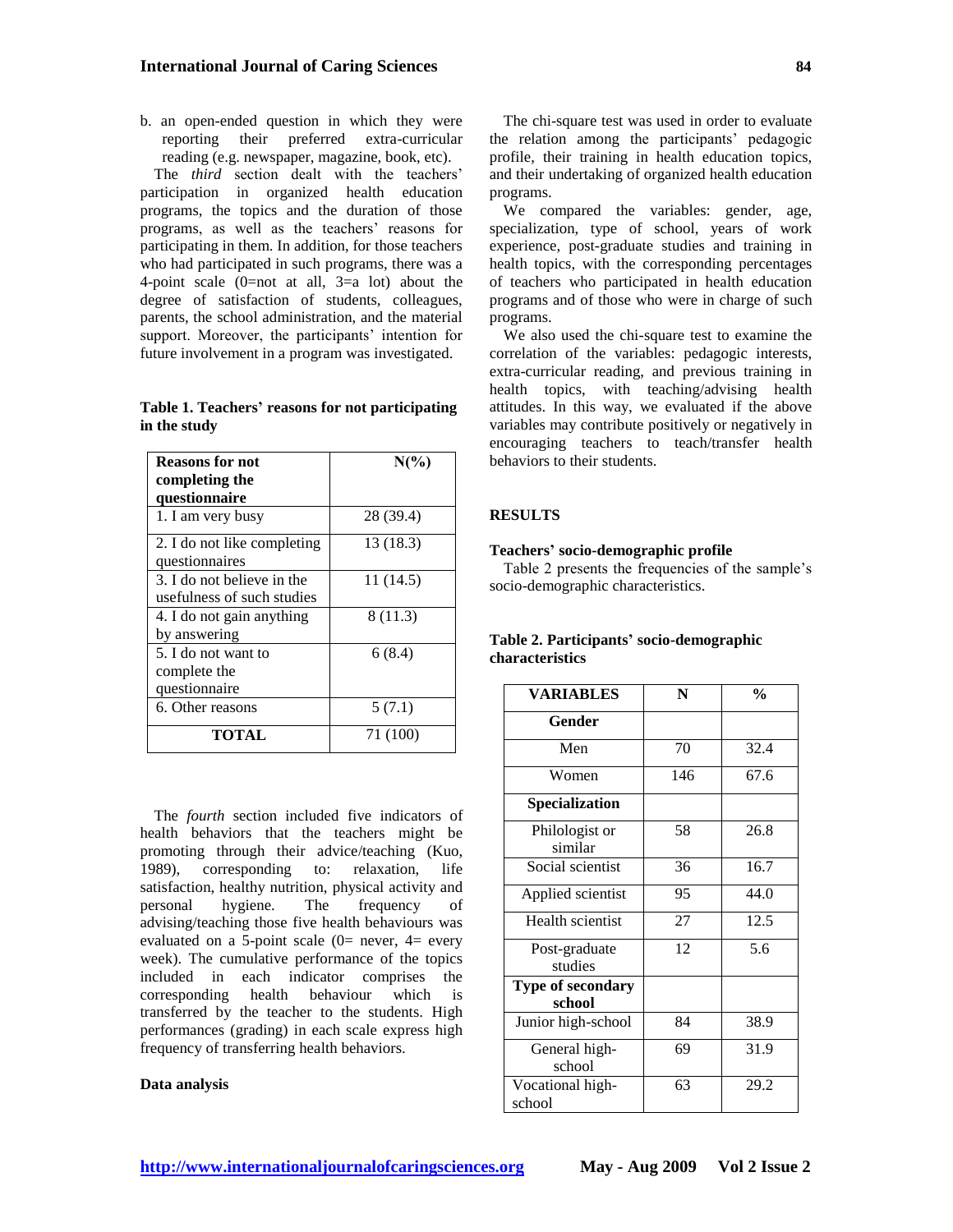|                      | <b>MEAN</b> |
|----------------------|-------------|
| Age                  | 46.4        |
| <b>Years of work</b> | 17.5        |
| experience           |             |

Seventy (32.4%) of the participant teachers were male and 146 (67.6%) female. A higher percentage of women was anticipated due to the fact that the Greek educational system is dominated by women (Stylianidou et al., 2004). The participants' mean age was 46.4 years and they have been teaching in the Greek education system for 17.5 years on average. Seventy percent were philologists or teachers of applied sciences, 16.7% were teachers of social sciences, and 12.5% were health professionals. Only 5.6% stated that they have completed post-graduate studies.

Figure 1 presents the participants' distribution according to type of secondary school.

#### **Teachers' pedagogic profile and previous experience in health education**

The teachers stated their extra-curricular interests during the five years previous to the data collection. Table 3 presents the distribution according to their extra-curricular interests.

# **Table 3. Participants' extra-curricular interests during the last 5 years**

| <b>INTERESTS</b> | 4 or<br>more<br>times | $2 - 3$<br>times | time   | Never  |  |
|------------------|-----------------------|------------------|--------|--------|--|
|                  | N(%)                  | N(%)             | N(%)   | N(%)   |  |
| Reading          | 33                    | 84               | 54     | 45     |  |
| scientific       | (15.3)                | (38.9)           | (25.0) | (20.8) |  |
| studies          |                       |                  |        |        |  |
| Attending        | 43                    | 83               | 70     | 20     |  |
| seminars         | (19.9)                | (38.4)           | (32.4) | (9.3)  |  |
| Attending        | 9                     | 26               | 69     | 112    |  |
| conferences      | (4.2)                 | (12.0)           | (31.9) | (51.9) |  |
| Presenting a     | 4                     | 2                | 13     | 197    |  |
| study            | (1.9)                 | (0.9)            | (6.0)  | (91.2) |  |
| Presenting a     | 73                    | 101              | 33     | 9      |  |
| lecture/speech   | (33.8)                | (46.7)           | (15.3) | (4.2   |  |

At least once during those five years:

 80% of the participants noted that they have read some scientific extra-curricular study,

- about 90% had attended some seminar during afternoon/evening hours,
- 50% attended some scientific conference,
- 10% had presented some scientific study in a conference or had given some lecture, and
- 90% had attended some lecture during afternoon/evening hours.

Forty four percent mentioned reading a newspaper or magazine, 67% literature, 18% texts on applied sciences, and 27% history and texts on social sciences in their free time.

In addition, 40% stated that they had attended some health promotion seminar and 60% had read some health promotion book/text.

## **Teachers' participation in an organized health education program**

Out of the 216 participant teachers, 96 had participated in a health education program at least once in the past, and 70 had been in charge of a health education program. The total number of teachers who had been involved (either attending or being in charge) in a health education program at least once in the past was 100 (46.3%).

The favorite health education topics were:

- a. personal relations and mental health (30%),
- b. addictive substances (21%),
- c. nutrition and consumer goods (16%), and
- d. volunteerism (15%).

The rest of the topics suggested by the Greek Ministry of Health (sex education, environment and health, traffic/commuter education, physical activity) were the topics in 18% of the health education programs, while the topic "emergency response" was not mentioned by any of the participants.

Figure 2 presents the distribution of the health topics.

Eighty percent of the teachers stated that the duration of the health education program in which they participated or of which they were in charge, was 6 to 12 months. This was expected since the Greek Ministry of Education typically recommends that the duration of a health education program is one school year.

Teachers participate in health education programs primarily for pedagogic reasons (57%), for personal reasons (29%) or for professional reasons (14%).

The participants' degree of satisfaction from their involvement in an organized health education program (Table 4), derives mostly from the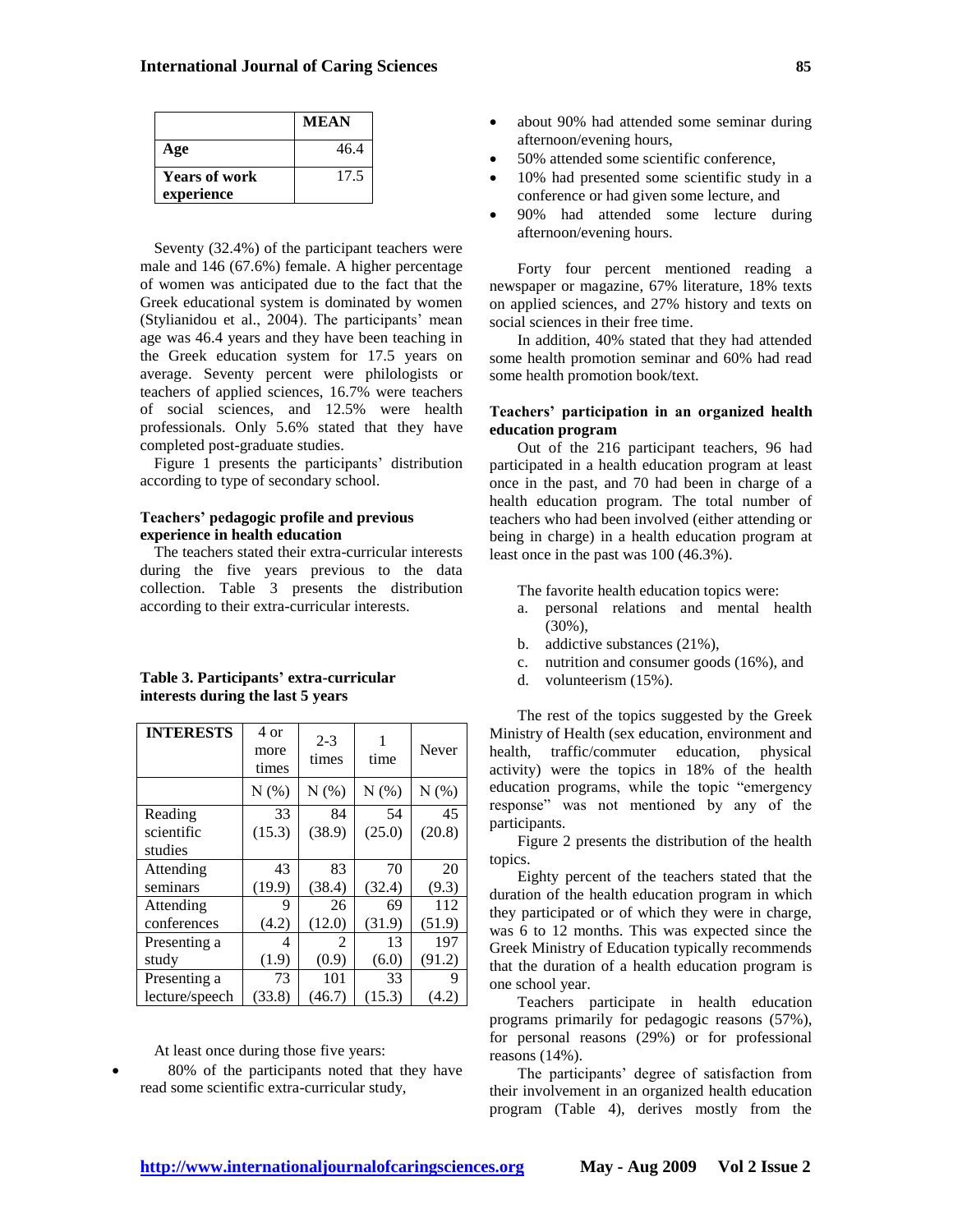students' interest and participation, from the support offered by the school administration and from the material support, while teachers received less satisfaction from their colleagues and the students' parents.

The majority (68.1%) of the teachers had positive intention for future involvement in health education programs.

## **Socio-pedagogic image of teachers involved in organized health education programs**

Table 5 presents the results of the comparison of the percentages of teachers involved in health education programs to the percentages of their socio-demographic profile and of their previous experience in health topics. The results showed that the variables: age, specialization, and previous training in health topics are related to the teachers involvement in organized health education programs.

More specifically:

- Health professionals and social scientists (as shown in Table 6) are associated with the teachers involvement in school activities that promote health.
- Younger teachers participate more in health education programs.

**Table 4. Teachers' satisfaction from their involvement in an organized health education program**

| <b>FACTORS</b> | Very      | Mode    | Littl  | Not at |  |
|----------------|-----------|---------|--------|--------|--|
|                | much      | ra      | e      | all    |  |
|                |           | tely    |        |        |  |
| $N=100$        | ${\bf N}$ | $N(\%)$ | N      | N      |  |
|                | $(\%)$    |         | $(\%)$ | $(\%)$ |  |
| 1. Students'   | 36        | 54      | 7      | 3      |  |
| interest       |           |         |        |        |  |
| 2. Students'   | 29        | 61      | 9      | 1      |  |
| participation  |           |         |        |        |  |
| 3. Collegues'  | 4         | 43      | 41     | 12     |  |
| interest       |           |         |        |        |  |
| 4. Collegues'  | 8         | 32      | 48     | 12     |  |
| participation  |           |         |        |        |  |
| 5. Parents'    | 3         | 7       | 43     | 47     |  |
| participation  |           |         |        |        |  |
| 6. School      | 44        | 41      | 15     | 0      |  |
| administratio  |           |         |        |        |  |
| n support      |           |         |        |        |  |
| 7. Material    | 23        | 52      | 21     | 4      |  |
| support        |           |         |        |        |  |

 Attending health education seminars and reading health education books/texts (as shown in Table 7) are positively related to the teachers' decision to participate or to organize a health education program.

The variables: gender, post-graduate education, years of work experience, and type of school, were not found to be significantly related to the participants involvement in organized health education interventions.

Table 6 presents the distribution of teachers' specialization according to their involvement in an organized health education program, while table 7 presents teachers' distribution, with previous training or not, according to their involvement in health education programs.

**Table 5. Correlation among socio-demographic profile and previous experience in health topics of the teachers who were involved in an organized health education program**

|                                                                         | Participation<br>in health<br>education<br>programs | <b>Being in</b><br>charge of<br>health<br>education<br>programs |
|-------------------------------------------------------------------------|-----------------------------------------------------|-----------------------------------------------------------------|
| <b>VARIABLES</b>                                                        | Chi square (                                        | Chi square (p-                                                  |
|                                                                         | p-value)                                            | value)                                                          |
| Gender                                                                  | 4.30(0.23)                                          | 3.56(0.46)                                                      |
| Age                                                                     | 126.52 (0.01)                                       | 150.92 (0.05)                                                   |
| Specialization                                                          | 34.82 (0.00)                                        | 30.01 (0.00)                                                    |
| Post-graduate<br>education                                              | 5.42(0.14)                                          | 1.74(0.78)                                                      |
| Years of work<br>experience                                             | 83.64 (0.75)                                        | 94.71 (0.97)                                                    |
| Type of<br>secondary<br>school                                          | 11.57(0.07)                                         | 6.57(0.58)                                                      |
| <b>PREVIOUS</b><br><b>TRAINING</b><br><b>IN HEALTH</b><br><b>TOPICS</b> |                                                     |                                                                 |
| Attending<br>health<br>education<br>seminars                            | 81.03 (0.00)                                        | 37.29 (0.00)                                                    |
| Reading health<br>education<br>book/text                                | 54.29 (0.00)                                        | 33.89 (0.00)                                                    |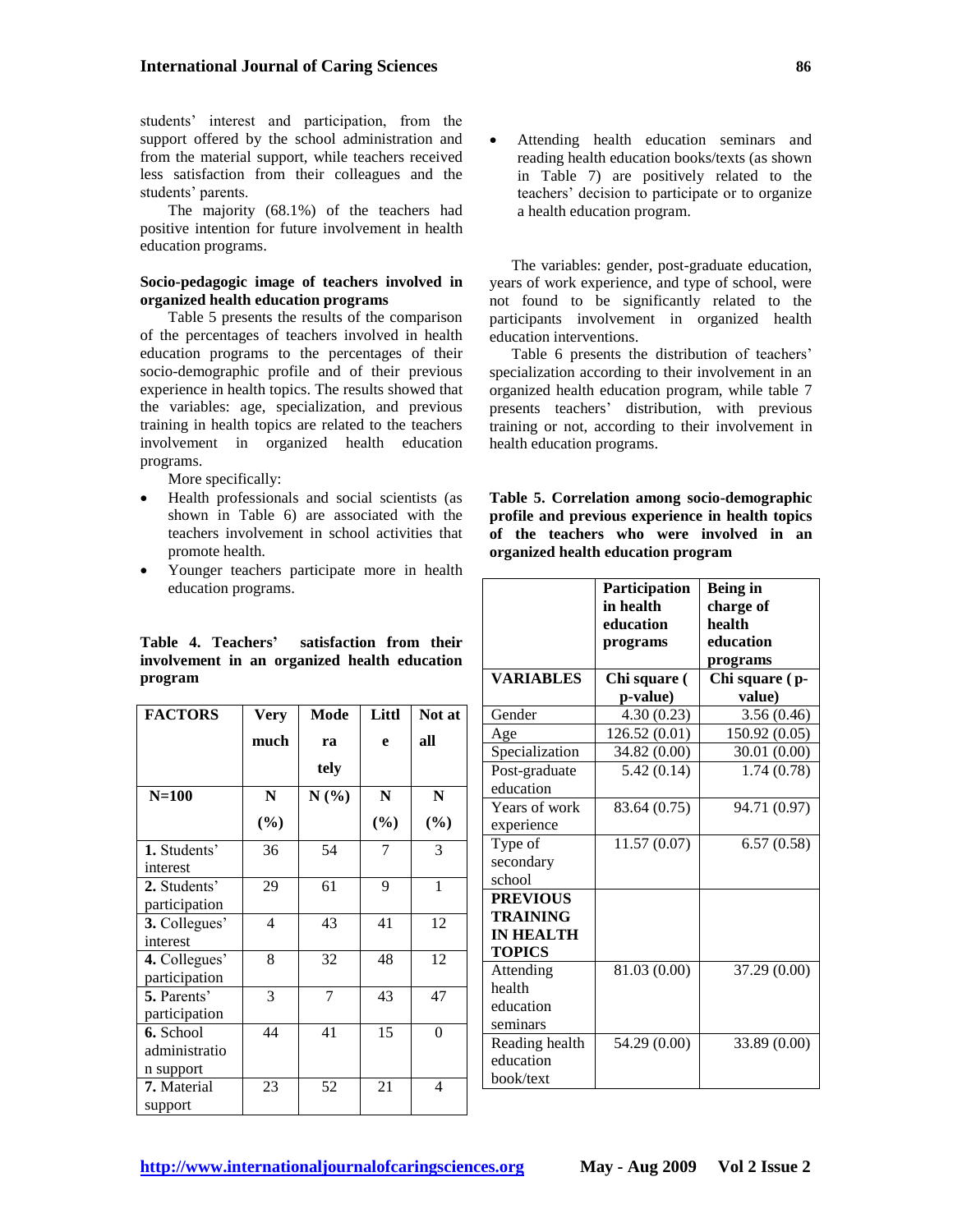#### **Health attitudes transferred to the students by the teachers**

The health behavior indicators (relaxation, life satisfaction, healthy nutrition, physical activity and personal hygiene) that are transferred to the students by the teachers are illustrated in Table 8.

Eighty-three point three per cent (83.3%) of the teachers advise the students on relaxation and life satisfaction at least once in a trimester, and 3% never in their academic career. In addition, the teachers were advising the students more than once in a trimester about: smoking (94%), healthy nutrition (90.8%), regular physical activity (83.4%), pollution (78.2%), body weight (71.8%), and personal hygiene (63.8%).

**Table 6. Distribution of teachers' specialization according to their involvement in an organized health education program**

|                              | <b>Participation</b><br>in a health<br>education<br>program at<br>least once | Organizing<br>a health<br>education<br>program at<br>least once |  |  |  |
|------------------------------|------------------------------------------------------------------------------|-----------------------------------------------------------------|--|--|--|
|                              | N(%                                                                          | N(%                                                             |  |  |  |
| Philologists,<br>theologists | 22 (37.9)                                                                    | 18 (31.0)                                                       |  |  |  |
| Social scientists            | 20(55.5)                                                                     | 15(41.6)                                                        |  |  |  |
| Applied<br>scientists        | 34 (35.7)                                                                    | 20(21.1)                                                        |  |  |  |
| Health scientists            | 20(74.1)                                                                     | 16(59.3)                                                        |  |  |  |
| <b>TOTAL</b>                 | 96 (44.4)                                                                    | 69 (31.9)                                                       |  |  |  |

**Table 7. Teachers' distribution, with previous training or not, according to their involvement in health education programs**

|           |            | <b>Participation</b><br>in a health<br>education<br>program at<br>least once | Organizing<br>a health<br>education<br>program at<br>least once |
|-----------|------------|------------------------------------------------------------------------------|-----------------------------------------------------------------|
| Attending | <b>YES</b> | 77/101                                                                       | 53/101                                                          |
| health    |            | $(76.2\%)$                                                                   | $(52.5\%)$                                                      |

| education              | NO.        | 19/115        | 17/115              |
|------------------------|------------|---------------|---------------------|
| seminar                |            | $(16.5\%)$    | $(14.8\%)$          |
| Reading                | <b>YES</b> | 84/130        | 61/130              |
| health                 |            | $(64.6\%)$    | $(46.9\%)$          |
| education<br>book/text | NO         | 12/86 (13.9%) | 9/86<br>$(10.50\%)$ |

# **Table 8. Distributions and means of the answers related to advising on health topics**

| <b>HEALTH</b>                           | N   | $\frac{0}{0}$       | Mean*            |
|-----------------------------------------|-----|---------------------|------------------|
| <b>BEHAVIOUR</b>                        |     |                     |                  |
| <b>TOPIC</b><br>Personal hygiene        |     |                     |                  |
|                                         | 138 | 63.8                | 2.2              |
| 1) to deal with                         |     |                     |                  |
| personal hygiene<br>$2)$ to receive the | 76  | 35.2                | 1.3              |
| necessary                               |     |                     |                  |
| vaccinations                            |     |                     |                  |
| 3) not to smoke                         | 203 | $\frac{94.0}{94.0}$ | 3.4              |
|                                         |     |                     |                  |
| 4) to avoid                             | 169 | 78.2                | 2.6              |
| polluted areas                          |     |                     |                  |
| <b>Physical activity</b>                |     |                     |                  |
| 5) to have regular                      | 180 | 83.4                | 2.7              |
| physical activity                       |     |                     |                  |
| 6) to avoid                             | 118 | 54.6                | 1.9              |
| transportation in a                     |     |                     |                  |
| vehicle                                 |     |                     |                  |
| <b>Healthy nutrition</b>                |     |                     |                  |
| 7) to eat healthy                       | 196 | $\frac{90.8}{90.8}$ | $\overline{3.1}$ |
| 8) to control their                     | 155 | $\overline{71.8}$   | 2.3              |
| body weigth                             |     |                     |                  |
| <b>Relaxation - Life</b>                |     |                     |                  |
| satisfaction                            |     |                     |                  |
| 9) to make sure to                      | 174 | 80.5                | 2.7              |
| go to sleep early                       |     |                     |                  |
| and get enough                          |     |                     |                  |
| sleep                                   |     |                     |                  |
| $10)$ to get                            | 185 | 85.7                | $\overline{2.8}$ |
| satisfaction and                        |     |                     |                  |
| joy out of their                        |     |                     |                  |
| school activities                       |     |                     |                  |
| $11$ ) to see                           | 183 | 84.7                | 2.8              |
| positively the                          |     |                     |                  |
| every day                               |     |                     |                  |
| difficulties                            |     |                     |                  |
| $12$ ) to trust in the                  | 173 | 80.1                | 2.6              |
| future                                  |     |                     |                  |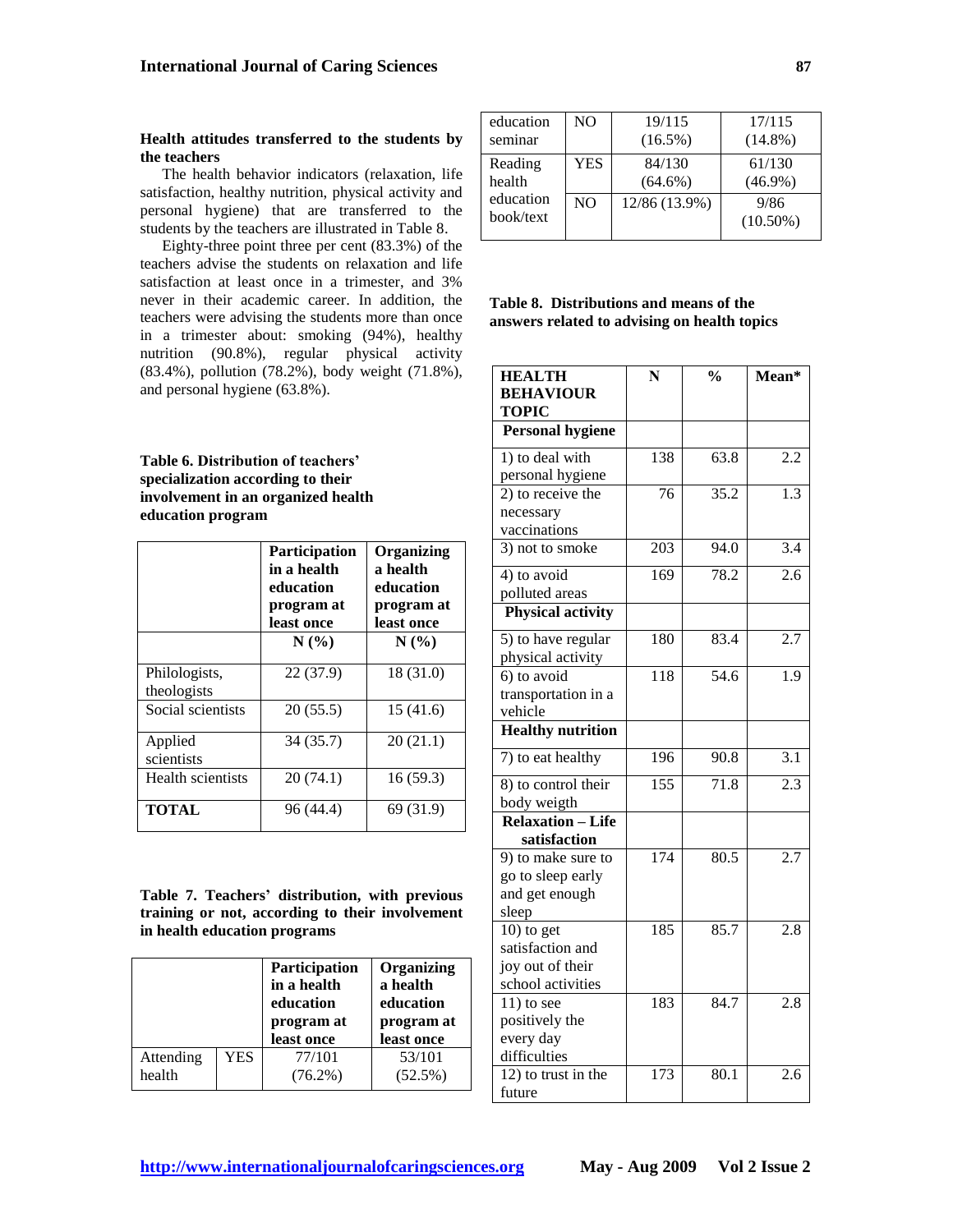| 13) not to be    | 185 | 85.7 |  |
|------------------|-----|------|--|
| stressed by the  |     |      |  |
| changes in their |     |      |  |
| lives            |     |      |  |

\*0=never, 1=rarely, 2=every trimester, 3=every month, 4=every week

# **Correlation of the teachers' socio-demographic profile with the health behaviours transferred to the students**

Table 9 presents the results of the correlation of the percentages of health behaviours transferred by the teachers with the percentages of their sociodemographic profile. The findings indicate that the specialization of philologists, theologists and health professionals, constitute powerful prognostic factors of health behaviour transfer to students. More specifically: philologists and theologists were found to promote behaviours of relaxation and life satisfaction and health professionals were found to promote behaviours of personal hygiene.

Gender, age and type of school were not found to be related in any way with promoting some health behaviour.

#### **DISCUSSION**

Undoubtedly, teachers, through their daily contact with students, act as role models of health behaviours (Bandura, 1986). Their volunteer participation in health education programs, as suggested by the W.H.O. (1993), is defined by their own health behaviours and by their interests as well.

The teachers' pedagogic profile seems to play an important role in promoting health. It is worthwhile mentioning that the participants spoke about knowledge and information that they have received mainly due to their own interests and motivation, and in a very small degree due to some officially organized effort for their training and enlightenment (Apostolidou & Fontana, 2003; Health Education Council, 1986; Tones, K., 1985).

Furthermore, teachers who participate in organized health education programs are those whose studies are related to health and those who were, through their own actions, trained in health topics. A portion of those who participate in health education activities aim at their personal training and enlightenment on health topics (Apostolidou & Fontana, 2003).

The above facts demonstrate the lack of planning and implementing health education programs, in such a way that they reflect the contemporary needs of both students and teachers. Appropriate planning, apart from the necessary teachers' training, also offers security by facilitating their work and their role as health promoters (Borra et al., 2003).

Implementing such programs will lead to effective, as well as more successful health promotion in schools. Planning should satisfy the holistic strategic approach of the W.H.O. which involves all the other important persons, apart from students and teachers, such as family members, scientists and important community members (WHO, 1997). This has been recognized by the teachers themselves as a necessity in the present and previous studies as well (Apostolidou and Fontana, 2003; Borra et al., 2003; Wight et al., 2002).

It is important for the teachers to adopt a positive attitude towards health promotion and to actively participate in health promotion activities. Apart from appropriate planning, a necessary condition for the implementation of health education programs, is teachers' continuing education. Self-learning, continuing education, improving teachers' training, should be among the aims of a modern school.

There is literature suggesting that the best teachers are those who constantly read and consider themselves life-time students. When a teacher feels satisfied with his/her knowledge and abilities, without feeling the need to improve, then he/she starts becoming ineffective (Pyrgiotakis, 1999). Improving their professional training does not concern only their teaching abilities; there are many topics related to the effectiveness of teaching that they should pay attention to, such as the reasons why they communicate with others, their ability to inspire, their enthusiasm for their work, and their participation in extra-curricular activities (Hayes, 1999).

#### **CONCLUSIONS**

Health professionals were found to be involved in health education programs and promote mainly behaviors of personal hygiene; while philologists and theologists promote behaviors more related to mental health (relaxation and life satisfaction).

We could argue that teachers would be more effective in their role as health promoters if they had been trained in healthy behaviors. Teachers should acquire knowledge, through modern teaching methods, about health related topics. There is a need for planning continuing education programs and reinforcing them.

The teachers' high proficiency and sensitivity in pedagogic extra-curricular topics and their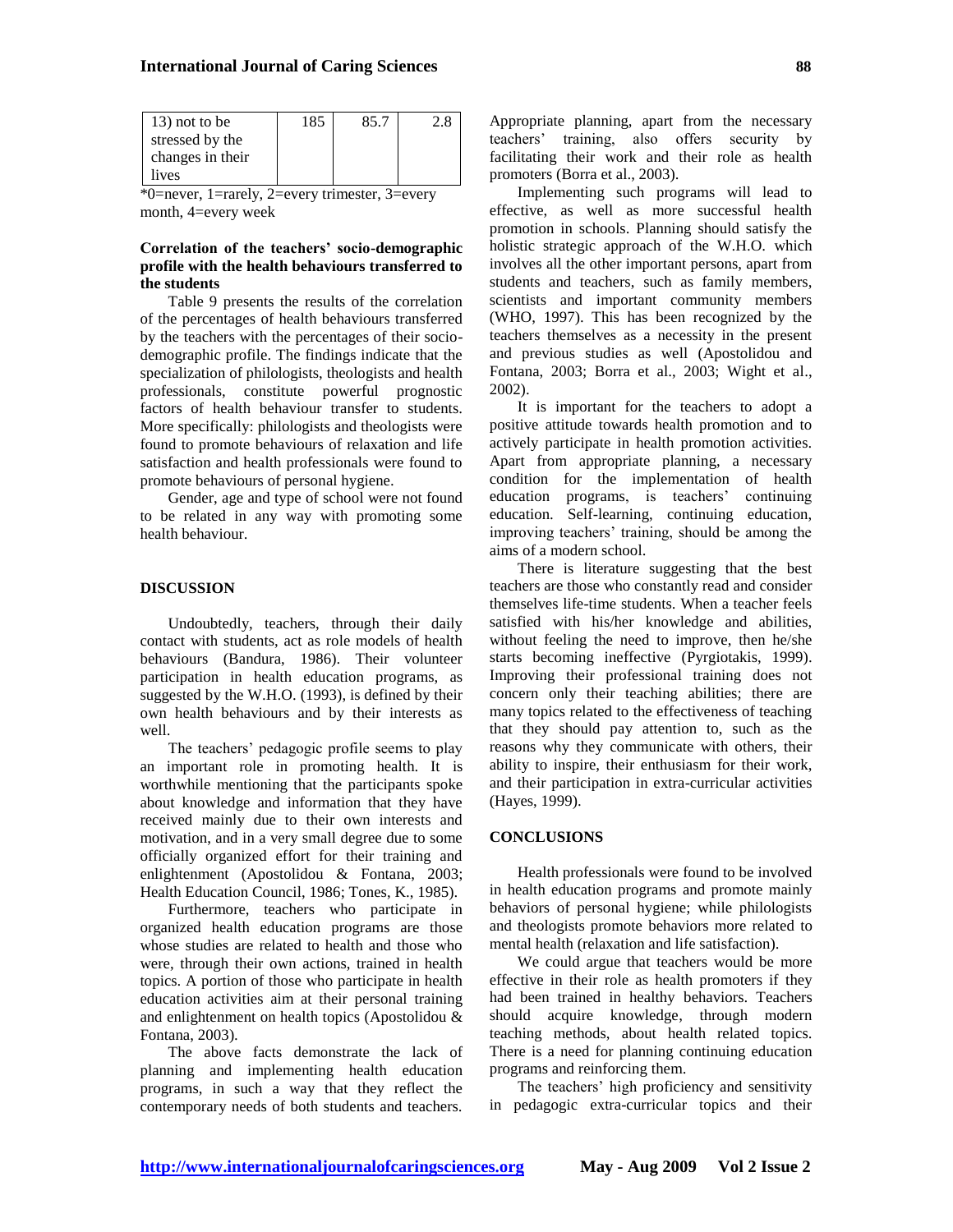personal reading of various topics and of health education topics, was found to be related to high involvement in organized health education interventions, as well as in teaching health topics in school, as has also been supported by other studies (Buston et al, 2002; American Association for Health Education, 1996).

It is necessary to conduct more studies, with larger samples, and in more areas of Greece, in order to acquire a more complete picture of the situation and to promote the schools' role in changing the students' health attitudes and behaviours. It would also be useful to conduct more studies about the teachers' health behaviours and about their continuing education and participation in planning, implementing and evaluating health education programs.

#### **REFERENCES**

- American Association for Health Education. Resolution for Teacher Preparation in Health Education. September, 1996.
- Anson, O., Levenson, A., Maoz, B., & Bonneh, D. (1991). Religious community, individual religiosity, and health: a tale of the two Kibbutzim, *Sociology*, vol. 25, no. 1, pp. 119- 132.
- Apostolidou, M., Fontana D. (2003). Teacher attitudes towards health education in Greekspeaking Cyprus schools. *Health Education*, Vol.103(2), pp. 75-82.
- Bandura, A. (1986). *Social Foundations for Thought and Action: A social Cognitive Theory*. Englewood Cliffs, NJ: Prentice- Hall.
- Birch, D., Duplaga, C., Seabert, D., & Wilbur, K. (2001). What do master teachers consider important in professional preparation for School Health Education. *Journal of School Health*, vol. 71, no. 2, pp. 56-60.
- Borra, S., Kelly, L., Shirreffs, M., Neville, K., & Geiger, C. (2003). Developing health messages: qualitative studies with children, parents, and teachers help identify communications opportunities for healthful lifestyles and the prevention of obesity-Perspectives in Practice. *Journal of the American Dietetic Association, 103,* 721-728.
- Buston, K., Wight, G., & Scott, S. (2002). Implementation of a teacher delivered sex education program: obstacles and facilitating factors. *Health Education Research*, vol. 17, no. 1, pp. 59-71.
- Hayes, D. (1999). Foundation of Primary Teaching <sup>nd</sup> Edn). London: David Fulton Publishers.
- Health Education Council (1986), *Health Education Awareness: Health Education in Initial Teacher Education,* Health Education Unit, Southampton.
- Kuo, S. y. (1989). The relationship between teacher stress and teacher burnout, Bulletin of Educational Psychology. vol. Print (Paper), p. 131.
- Macri, D. & Mullet, E. (2003). Employment and family as determinants of anticipated life satisfaction among young Greek adults, Community ,Work &Family. Vol. 6, no. 2, pp. 183-203.
- Ministry Decision No Γ2/8976/29-11-95, Ministry of National Education and Religion, "Selection of School Activities Programs by the comity of each Educational Administration with the participation of persons responsible for Health Education".
- Ministry Decision No Γ2/4867/28-8-92 (ΦΕΚ 629/τ.Β΄/23-10-92), Ministry of National Education and Religion, "Health education in school activities".
- Ministry Decision No Φ484/62/Γ2 4877 (ΦΕΚ 797/τ.Β΄/20-12-1990), Ministry of National Education and Religion, "Assignment of teaching – Hourly pay – Supplementing mandatory

time-schedule".

- Oleckno, W. & Blacconiere, M. (1991). Relationship of religiosity to wellness and other health-related behaviors and outcomes, *Psychologic Report*. Vol. 68, no. 3 Pt1, pp. 819-826.
- Presidential Decree Π.Δ. 35/ΦΕΚ  $11/\tau.A'/4-2-1991$ "Health education in elective courses"
- Pyrgiotakis, I. E. (1999). Introduction to the science of pedagogics  $(2<sup>nd</sup>$  edition). Athens, Ellinika Grammata.
- Stylianidou, F., Bagakis, G., & Stamovlasis, D. (2004). *Country Background Report for Greece* Athens: Education Research Centre.
- Tones, K.(1985), "Approaches to professional training in health education", Campell, G., *New Directions in Health Education,* Farmer Press, London.
- Wight, D., Gillian, R., Henderson, M., Charles, A., Buston, K., Graham, H., & Scott, S. (2002). Limits of teacher delivered sex education: interim behavioral outcomes from randomized trial. *British Medical Journal*, vol. 324, no. 7351, pp. 1430-1435.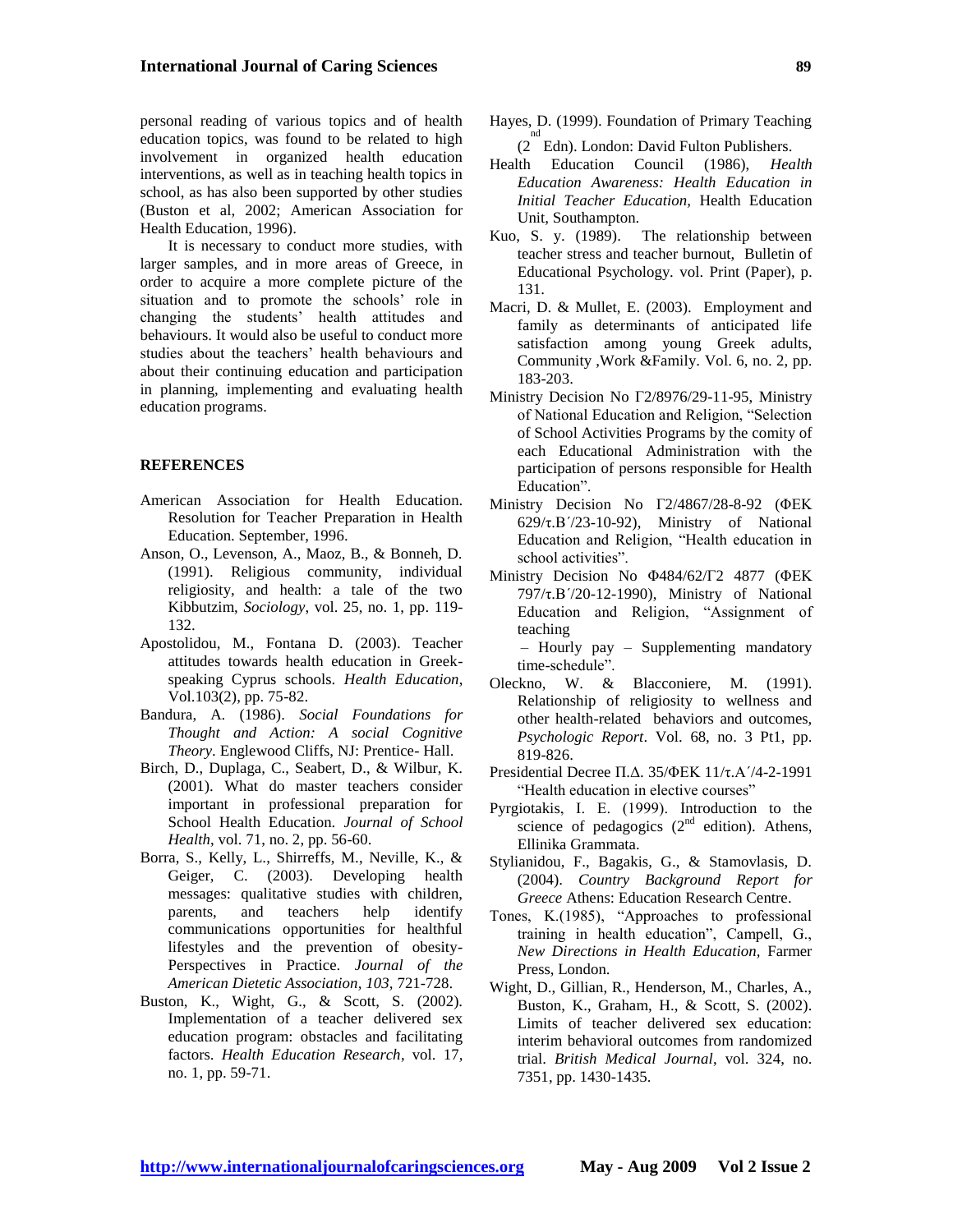- World Health Organization (1997). The health promoting school and investment in education, health and democracy. First Conference of the European Network of Health Promoting Schools, WHO Regional Office for Europe.
- World Health Organization (1993). Increasing the relevance of education for health professionals.

*Report of a WHO Study Group on "Problemsolving education for the health professionals",* Technical Report Series 838, WHO, Geneva.



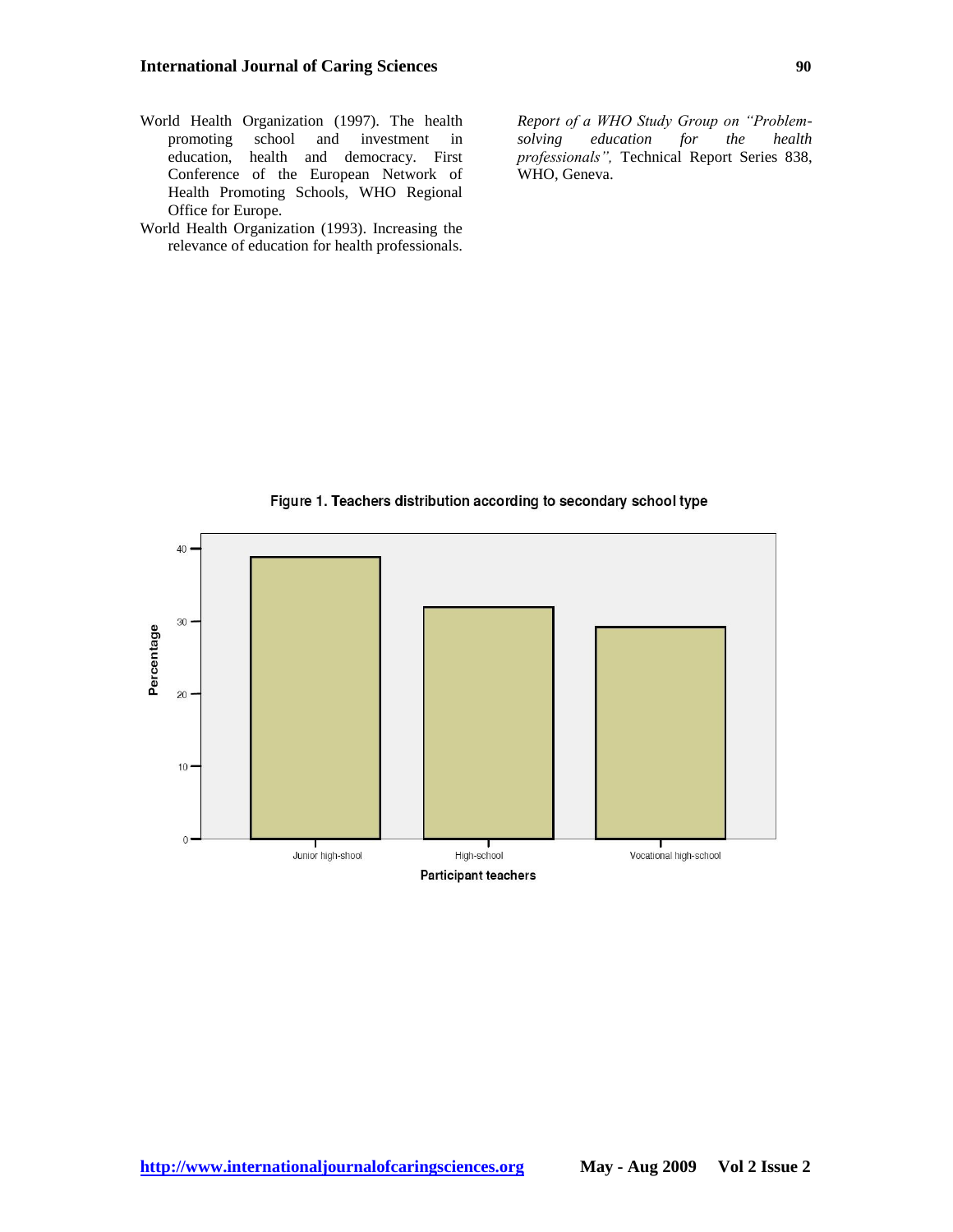

Figure 2. Health topics of health education programmes